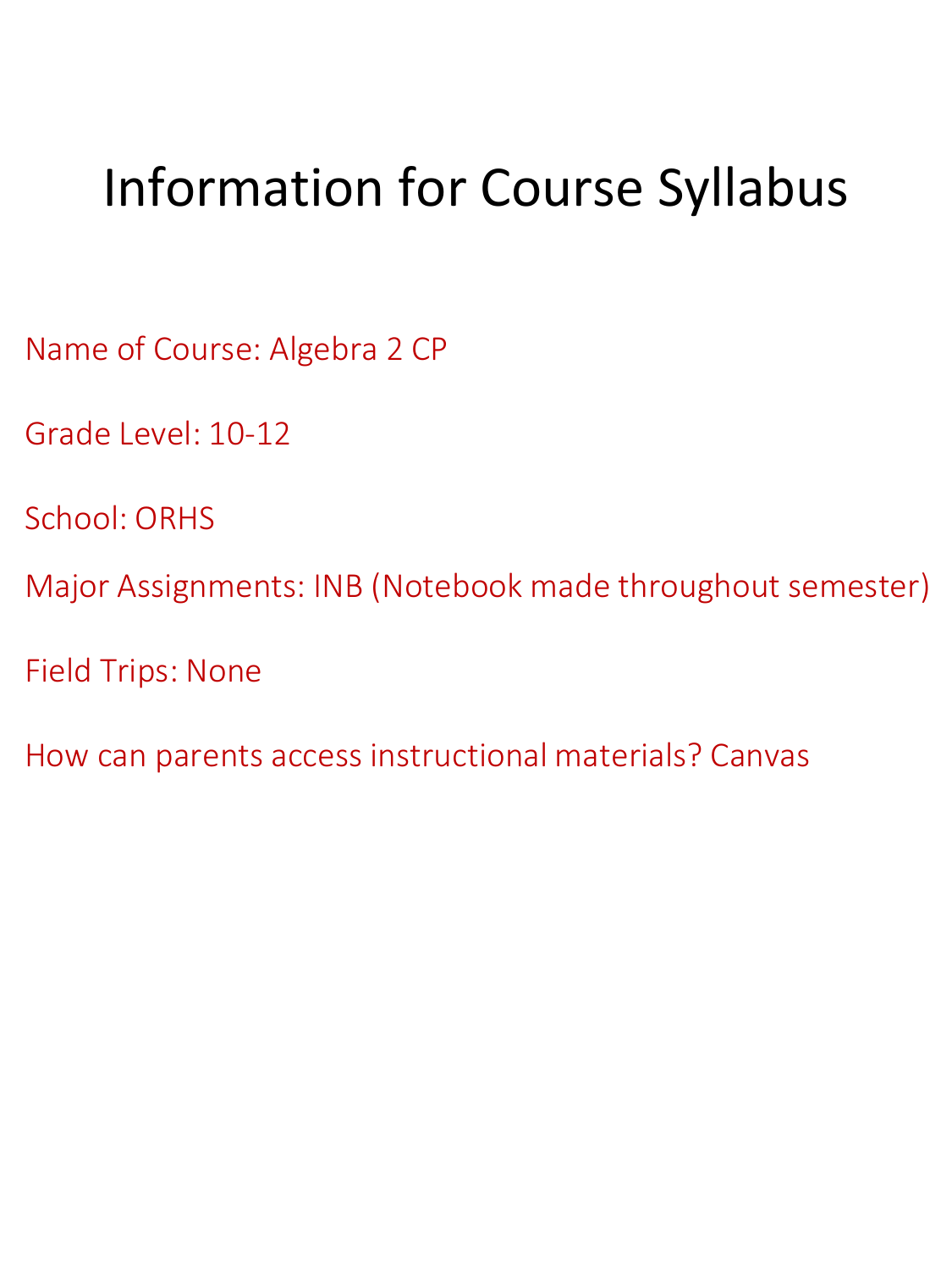## **Term 1**

|                         | 2 Weeks                                                                                                                                                                                                                                            |
|-------------------------|----------------------------------------------------------------------------------------------------------------------------------------------------------------------------------------------------------------------------------------------------|
| Rational<br>n           | A2.F.IF.A.1 For a function that models a relationship between two quantities, interpret<br>key features of graphs and tables in terms of the quantities, and sketch graphs showing<br>key features given a verbal description of the relationship. |
| O<br>S<br>bue<br>Ñ<br>Φ | A2.N.RN.A.1 Explain how the definition of the meaning of rational exponents follows<br>from extending the properties of integer exponents to those values, allowing for a<br>notation for radicals in terms of rational exponents.                 |
| Radicals<br>Exp         | A2.N.RN.A.2 Rewrite expressions involving radicals and rational exponents using the<br>properties of exponents.                                                                                                                                    |
|                         | A2.A.REI.A.2 Solve rational and radical equations in one variable, and identify extraneous<br>solutions when they exist.                                                                                                                           |

|                    | 1 Week                                                                                                                                                                                                                                                                                                                                                                                                                                       |
|--------------------|----------------------------------------------------------------------------------------------------------------------------------------------------------------------------------------------------------------------------------------------------------------------------------------------------------------------------------------------------------------------------------------------------------------------------------------------|
| Numbers<br>Complex | <b>A2.N.CN.A.1</b> Know there is a complex number <i>I</i> such that $i2 = -1$ , and every complex<br>number has the form $a + bi$ with a and b real.                                                                                                                                                                                                                                                                                        |
|                    | <b>A2.N.CN.A.2</b> Know and use the relation $i2 = -1$ and the commutative, associative, and<br>distributive properties to add, subtract, and multiply complex numbers.                                                                                                                                                                                                                                                                      |
|                    | A2.N.CN.B.3 Solve quadratic equations with real coefficients that have complex<br>solutions.                                                                                                                                                                                                                                                                                                                                                 |
|                    | A2.A.REI.B.3 Solve quadratic equations and inequalities in one variable.<br>a. Solve quadratic equations by inspection (e.g., for $x2 = 49$ ), taking square roots,<br>completing the square, knowing and applying the quadratic formula, and<br>factoring, as appropriate to the initial form of the equation. Recognize when the<br>quadratic formula gives complex solutions and write them as $a \pm bi$ for real numbers a<br>and $b$ . |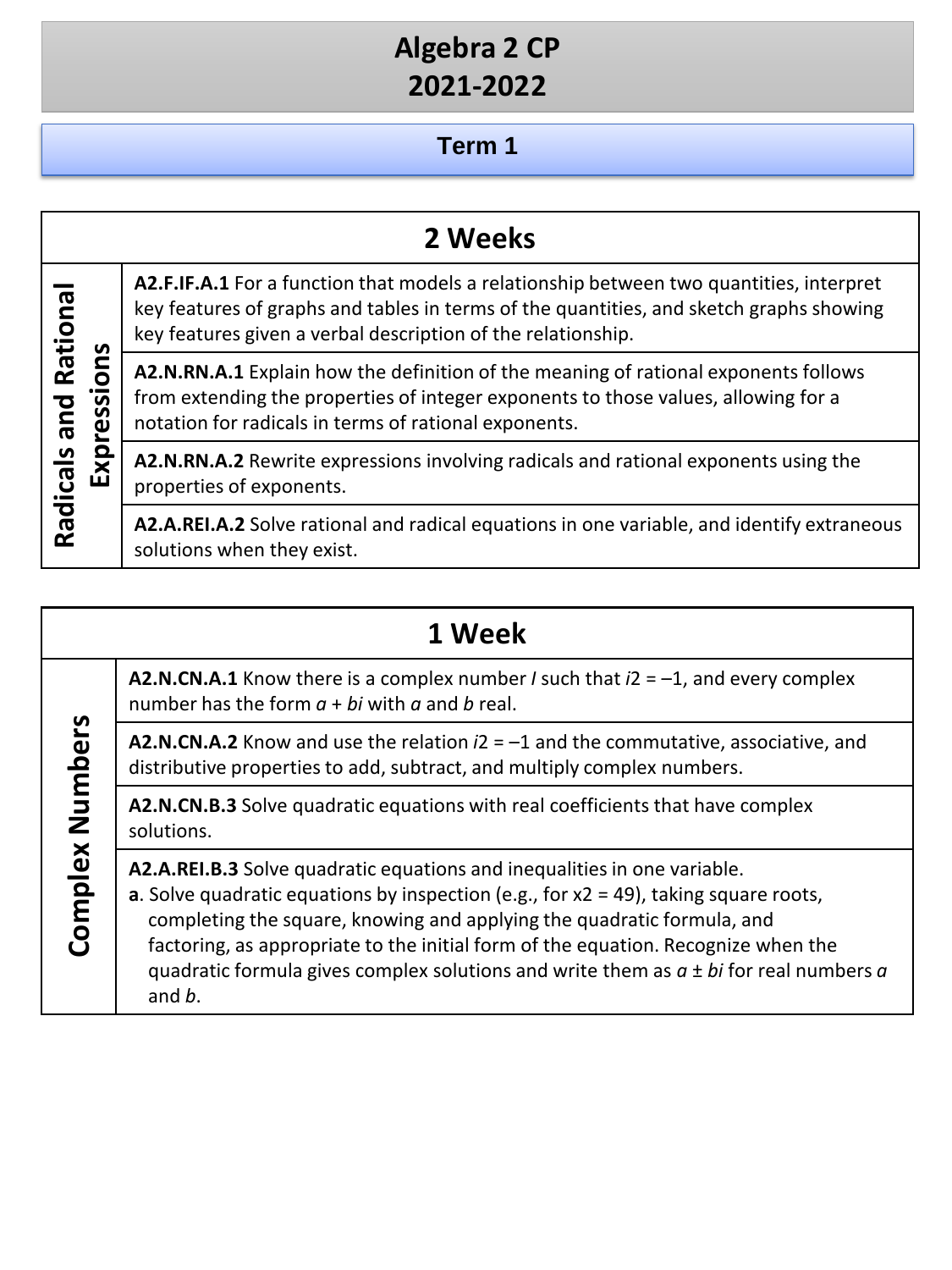#### **Term 1**

|                              | 1 Week                                                                                                                                                                                                                                         |
|------------------------------|------------------------------------------------------------------------------------------------------------------------------------------------------------------------------------------------------------------------------------------------|
| ທ                            | A2.A.REI.C.4 Write and solve a system of linear equations in context.                                                                                                                                                                          |
| Review and<br>π<br>uadratics | A2.A.REI.C.5 Solve a system consisting of a linear equation and a quadratic equation in<br>two variables algebraically and graphically.                                                                                                        |
|                              | <b>A2.A.REI.D.6</b> Explain why the x-coordinates of the points where the graphs of the<br>equations $y = f(x)$ and $y = g(x)$ intersect are the solutions of the equation $f(x) = g(x)$ ; find<br>the approximate solutions using technology. |
| n                            | A2.A.CED.A.1 Create equations and inequalities in one variable and use them to solve<br>problems.                                                                                                                                              |

### **1 Week**

**A2.F.IF.A.1** For a function that models a relationship between two quantities, interpret key features of graphs and tables in terms of the quantities, and sketch graphs showing key features given a verbal description of the relationship.

**A2.F.BF.B.3** Identify the effect on the graph of replacing *f*(*x*) by *f*(*x*) + *k*, *k f*(*x*), *f*(*kx*), and *f*(*x* + *k*) for specific values of *k* (both positive and negative); find the value of *k* given the graphs. Experiment with cases and illustrate an explanation of the effects on the graph using technology.

**Characteristics of Functions**

Characteristics of Functions

**A2.F.IF.A.2** Calculate and interpret the average rate of change of a function (presented symbolically or as a table) over a specified interval. Estimate the rate of change from a graph.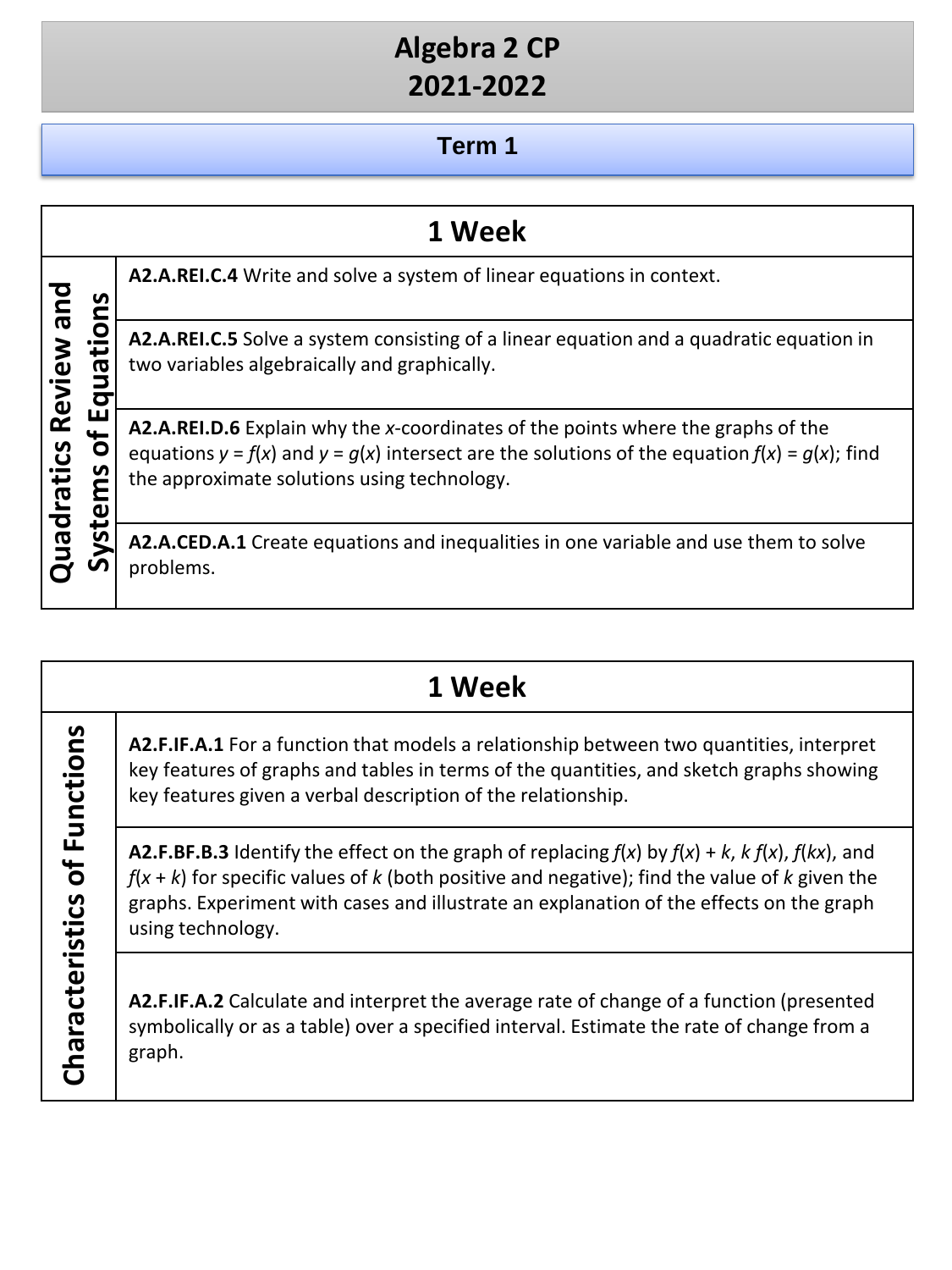#### **Term 1**

#### **1 Week**

**Polynomial Division and Factoring**  Polynomial Division and Factoring **However A2.A.APR.A.1** Know and apply the Remainder Theorem: For a polynomial  $p(x)$  and a<br>number  $a$ , the remainder on division by  $x - a$  is  $p(a)$ , so  $p(a) = 0$  if and only if  $(x - a)$  is<br>factor of  $p(x)$ .<br>**A2.A.APR.A.2** Ident number *a*, the remainder on division by  $x - a$  is  $p(a)$ , so  $p(a) = 0$  if and only if  $(x - a)$  is a factor of *p*(*x*).

**A2.A.APR.A.2** Identify zeros of polynomials when suitable factorizations are available, and use the zeros to construct a rough graph of the function defined by the polynomial.

**A2.A.SSE.A.1** Use the structure of an expression to identify ways to rewrite it.

|                             | 1 Week |                                                                                                                                                                                                                                                                                                                              |  |
|-----------------------------|--------|------------------------------------------------------------------------------------------------------------------------------------------------------------------------------------------------------------------------------------------------------------------------------------------------------------------------------|--|
| Graphing<br>olynomials<br>Δ |        | A2.F.IF.B.3 Graph functions expressed symbolically and show key features of the graph,<br>by hand and using technology.<br>b. Graph polynomial functions, identifying zeros when suitable factorizations<br>are available and showing end behavior.                                                                          |  |
|                             |        | A2.F.BF.B.3 Identify the effect on the graph of replacing $f(x)$ by $f(x) + k$ , $k f(x)$ , $f(kx)$ , and<br>$f(x + k)$ for specific values of k (both positive and negative); find the value of k given the<br>graphs. Experiment with cases and illustrate an explanation of the effects on the graph<br>using technology. |  |
|                             |        |                                                                                                                                                                                                                                                                                                                              |  |

| 2 Weeks             |                                                                                                                                                              |
|---------------------|--------------------------------------------------------------------------------------------------------------------------------------------------------------|
| <u>ဖ</u><br>Rationa | A2.A.REI.A.2 Solve rational and radical equations in one variable, and identify extraneous<br>solutions when they exist.                                     |
|                     | A2.F.BF.A.1 Write a function that describes a relationship between two quantities.<br><b>b.</b> Combine standard function types using arithmetic operations. |
|                     | A2.A.CED.A.1 Create equations and inequalities in one variable and use them to solve<br>problems.                                                            |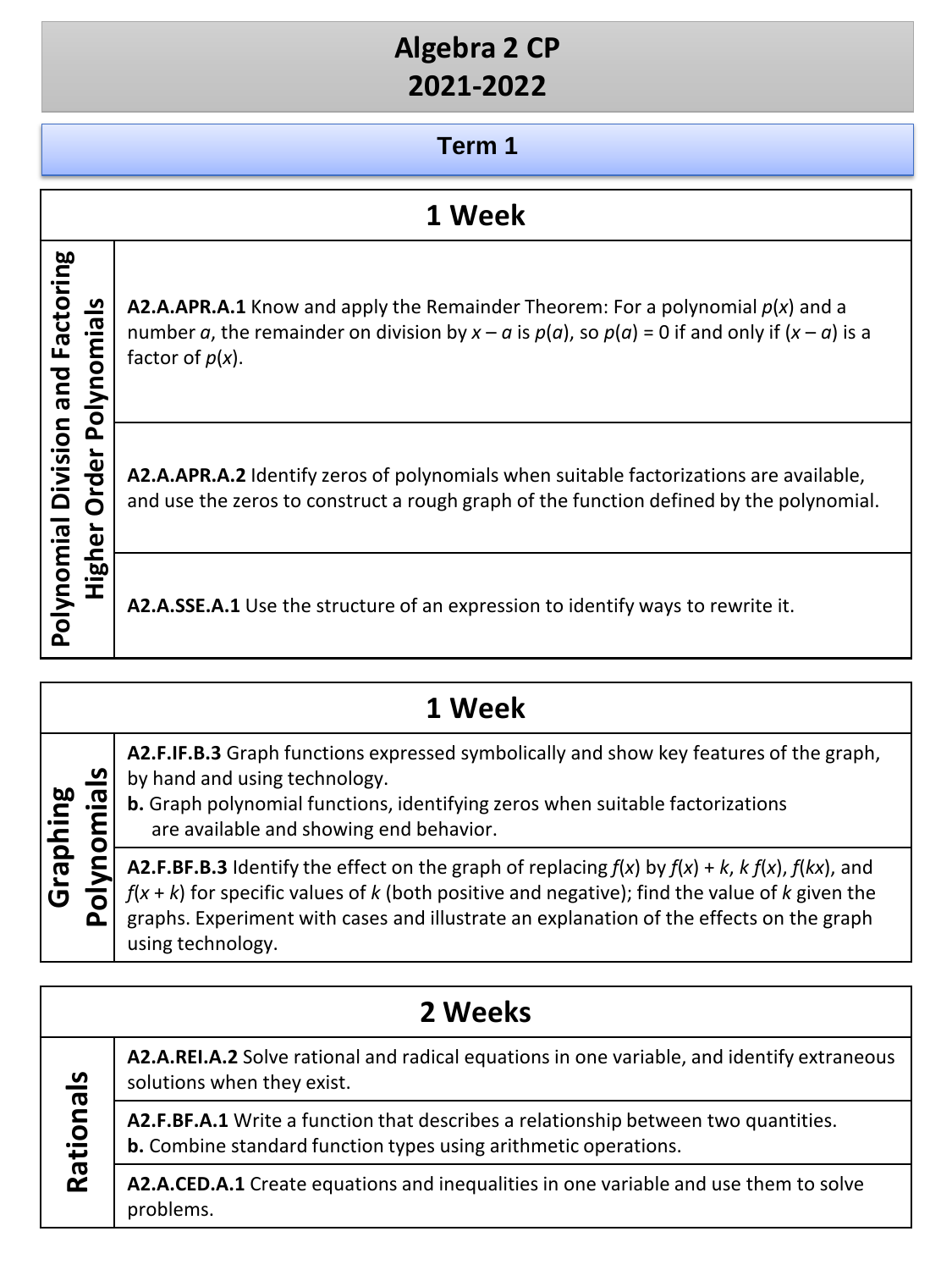#### **Term 2**

#### **1 Week**

Inverses **Inverses**

**A2.F.BF.B.4** Find inverse functions.

**a**. Find the inverse of a function when the given function is one-to-one*.*

|                                                                             |     | 2 Weeks                                                                                                                                                                                                                                                                                                                              |
|-----------------------------------------------------------------------------|-----|--------------------------------------------------------------------------------------------------------------------------------------------------------------------------------------------------------------------------------------------------------------------------------------------------------------------------------------|
| pue<br>S<br>Б.<br>ig<br>De<br>൛<br>O<br><u>s</u><br>$\overline{\mathbf{z}}$ |     | <b>A2.F.BF.B.3</b> Identify the effect on the graph of replacing $f(x)$ by $f(x) + k$ , $k f(x)$ , $f(kx)$ , and $f(x + k)$ for<br>specific values of $k$ (both positive and negative); find the value of $k$ given the graphs. Experiment<br>with cases and illustrate an explanation of the effects on the graph using technology. |
|                                                                             | ומס | A2.F.IF.B.3 Graph functions expressed symbolically and show key features of the graph, by hand<br>and using technology.<br>c. Graph exponential and logarithmic functions, showing intercepts and end behavior.                                                                                                                      |
|                                                                             |     | A2.F.LE.A.2 For exponential models, express as a logarithm the solution to abct = $d$ where $a$ , $c$ ,<br>and $d$ are numbers and the base $b$ is 2, 10, or $e$ ; evaluate the logarithm using technology.                                                                                                                          |

|                          | 1.5 Weeks                                                                                                                                                                                                                                                              |
|--------------------------|------------------------------------------------------------------------------------------------------------------------------------------------------------------------------------------------------------------------------------------------------------------------|
| Series<br>ಯ<br>Sequences | A2.F.BF.A.1 Write a function that describes a relationship between two quantities.<br>a. Determine an explicit expression, a recursive process, or steps for calculation from a context.                                                                               |
|                          | A2.F.BF.A.2 Write arithmetic and geometric sequences with an explicit formula and use them to<br>model situations.                                                                                                                                                     |
|                          | A2.F.LE.A.1 Construct linear and exponential functions, including arithmetic and geometric<br>sequences, given a graph, a table, a description of a relationship, or input-output pairs.                                                                               |
|                          | A2.F.IF.B.3 Graph functions expressed symbolically and show key features of the graph, by hand<br>and using technology.<br>c. Graph exponential and logarithmic functions, showing intercepts and end behavior.                                                        |
|                          | A2.A.SSE.B.3 Recognize a finite geometric series (when the common ratio is not 1), and use the<br>sum formula to solve problems in context.                                                                                                                            |
|                          | A2.A.REI.A.1 Explain each step in solving an equation as following from the equality of numbers<br>asserted at the previous step, starting from the assumption that the original equation has a<br>solution. Construct a viable argument to justify a solution method. |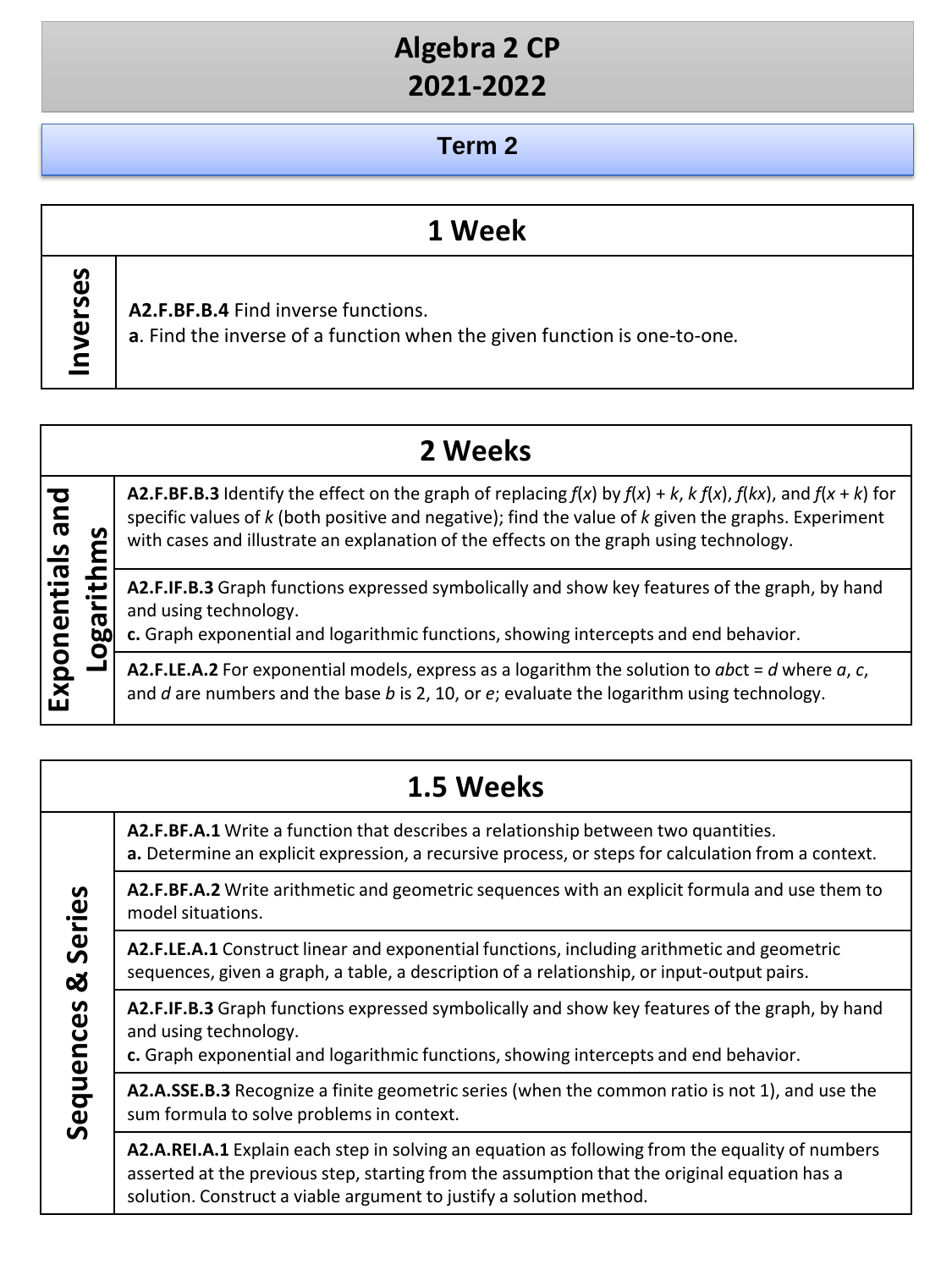#### **Term 2**

|                                  | 1.5 Weeks                                                                                                                                                                                                                                                                                                                                                                                                                                             |
|----------------------------------|-------------------------------------------------------------------------------------------------------------------------------------------------------------------------------------------------------------------------------------------------------------------------------------------------------------------------------------------------------------------------------------------------------------------------------------------------------|
| Circle<br>Unit<br>Trigonometry & | A2.F.TF.A.1 Understand and use radian measure of an angle.<br>a. Understand radian measure of an angle as the length of the arc on the unit circle<br>subtended by the angle.<br><b>b.</b> Use the unit circle to find sin $\theta$ , cos $\theta$ , and tan $\theta$ when $\theta$ is a commonly recognized<br>angle between 0 and $2\pi$ .                                                                                                          |
|                                  | A2.F.TF.A.2 Explain how the unit circle in the coordinate plane enables the extension of<br>trigonometric functions to all real numbers, interpreted as radian measures of angles<br>traversed counterclockwise around the unit circle.                                                                                                                                                                                                               |
|                                  | A2.F.TF.B.3 Know and use trigonometric identities to find values of trig functions.<br>a. Given a point on a circle centered at the origin, recognize and use the right triangle<br>ratio definitions of $sin \theta$ , $cos \theta$ , and $tan \theta$ to evaluate the trigonometric functions.<br><b>b.</b> Given the quadrant of the angle, use the identity $sin 2 \theta + cos 2 \theta = 1$ to find $sin \theta$<br>given cos θ, or vice versa. |